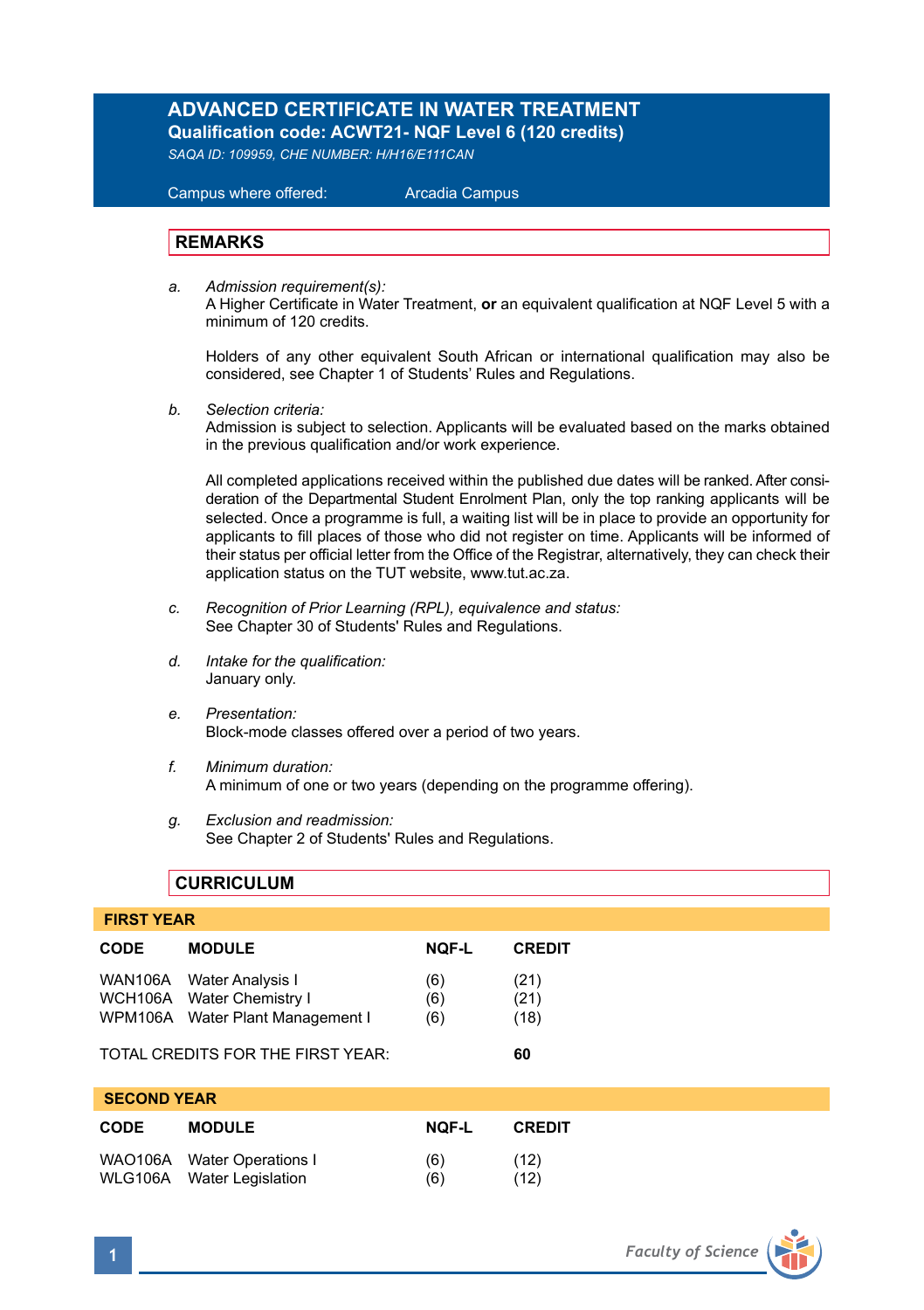| WTR106A Water Treatment II<br>WWT106A Wastewater Treatment II | (6)<br>(6) | (18)<br>(18) |
|---------------------------------------------------------------|------------|--------------|
| TOTAL CREDITS FOR THE SECOND YEAR:                            |            | 60           |
| TOTAL CREDITS FOR THE QUALIFICATION:                          |            | 120          |

# **MODULE INFORMATION (OVERVIEW OF SYLLABUS)**

The syllabus content is subject to change to accommodate industry changes. Please note that a more detailed syllabus is available at the Department or in the study guide that is applicable to a particular module. At time of publication, the syllabus content was defined as follows:

### **W**

# **WASTEWATER TREATMENT II (WWT106A) 1 X 3-HOUR PAPER**

*(Module custodian: Department of Environmental, Water and Earth Sciences)*

Characteristics of nutrients in domestic wastewater, advanced wastewater treatment processes: biological nutrient removal including nitrification, denitrification and enhanced phosphate removal and chemical phosphate removal, tertiary wastewater treatment including wetland treatment, sludge treatment processes including: thickening, stabilisation, conditioning and dewatering. Sludge management and utilisation. (Total tuition time:  $± 180$  hours)

### **WATER ANALYSIS I (WAN106A) PRACTICAL EVALUATION**

### *(Module custodian: Department of Environmental, Water and Earth Sciences)*

Application of the following methods on potable water, wastewater, industrial effluents and mine water samples: preparation and standardisation of solutions, physical parameters, titrimetric analysis, gravimetric analysis, colorimetric analysis and chemical dosages. (Total tuition time: ± 210 hours)

# WATER CHEMISTRY I (WCH106A) **1 ACCLUDE 2 3-HOUR PAPER**

### *(Module custodian: Department of Environmental, Water and Earth Sciences)*

Introduction: Chemical equations, type of chemical reactions, calculations from chemical reaction equations, solutions and concentrations, chemical equilibrium and thermodynamics, factors affecting chemical equilibrium. Acid/base equilibria. Solubility equilibria. Oxidation-reduction equilibria. General principles of the chemical water analysis: sample preparation, titrimetric, gravimetric, turbidity, conductivity, pH, colour, tastes and odours. (Total tuition time: ± 120 hours)

# **WATER LEGISLATION (WLG106A) 1 X 3-HOUR PAPER**

# *(Module custodian: Department of Environmental, Water and Earth Sciences)*

Introduction and background to legislation. National Water Act, 1998 (Act No. 36 of 1998). Water Services Act, 1997 (Act No. 108 of 1997). Blue and green drop certification. Water safety and wastewater risk abatement plan. (Total tuition time: ± 120 hours)

# **WATER OPERATIONS I (WAO106A) 1 X 3-HOUR PAPER**

### *(Module custodian: Department of Environmental, Water and Earth Sciences)*

Water treatment plant safety; sampling and monitoring of unit processes; chemical handling and dosing; efficiency of each unit operation/process and compliance of effluent/product water with standards. Estimation of treatment costs. (Total tuition time: ± 120 hours)

# WATER PLANT MANAGEMENT I (WPM106A) **1 X 3-HOUR PAPER**

# *(Module custodian: Department of Environmental, Water and Earth Sciences)*

Principles of general management, human resource management, employment relations and labour legislation, managing people and teams. Operations management. Inventory management, Safety management. Budgeting (types of budgets, drafting an annual budget, the use of budgeting to control costs). (Total tuition time: ± 180 hours)